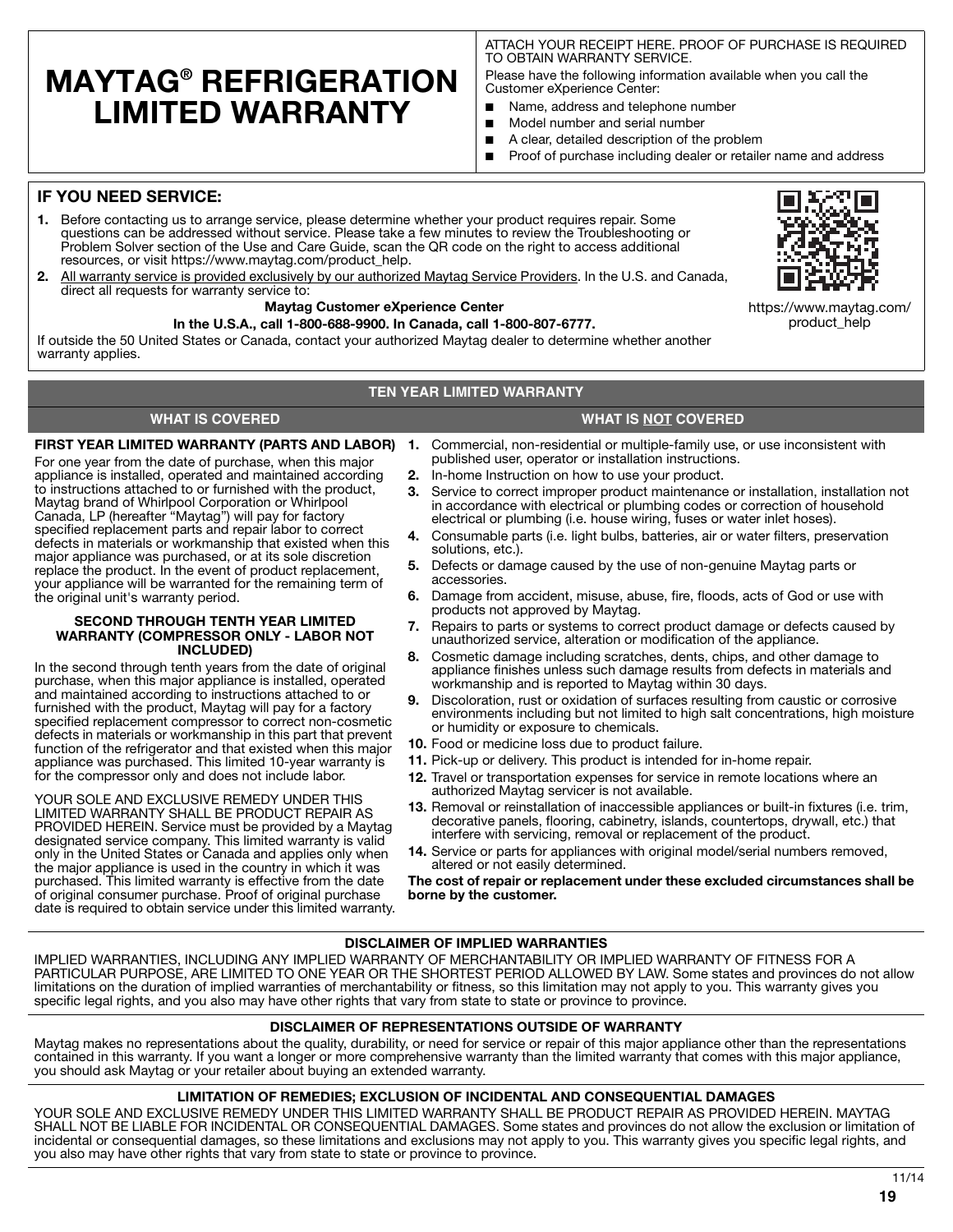| Si vous rencontrez<br>les problèmes<br>suivants                                                                                    | Causes possibles et solutions recommandées                                                                                                                                                                                                                                                            |
|------------------------------------------------------------------------------------------------------------------------------------|-------------------------------------------------------------------------------------------------------------------------------------------------------------------------------------------------------------------------------------------------------------------------------------------------------|
| Les glaçons sont<br>creux ou petits (sur<br>certains modèles)<br><b>REMARQUE: Cela</b><br>indique une faible<br>pression de l'eau. | Le robinet d'eau n'est pas complètement ouvert - Ouvrir complètement le robinet d'arrêt d'eau.                                                                                                                                                                                                        |
|                                                                                                                                    | Une déformation de la canalisation peut réduire le débit d'eau - Redresser la canalisation d'eau.<br>$\blacksquare$                                                                                                                                                                                   |
|                                                                                                                                    | Un système de filtration de l'eau par osmose inverse raccordé à votre alimentation en eau froide<br>$\blacksquare$<br>peut réduire la pression de l'eau - Voir la section "Spécifications de l'alimentation en eau".                                                                                  |
|                                                                                                                                    | Pour d'autres questions concernant la pression de l'eau, contacter un plombier agréé qualifié.                                                                                                                                                                                                        |
| Mauvais goût,<br>mauvaise odeur ou<br>couleur grise des<br>glaçons (sur<br>certains modèles)                                       | Des raccords de plomberie neufs peuvent entraîner une décoloration ou un mauvais goût des<br>glaçons - Jeter les glaçons et laver le bac d'entreposage à glaçons. Attendre 24 heures pour que la<br>machine à glaçons produise des nouveaux glaçons et jeter les 3 premiers lots de glacons produits. |
|                                                                                                                                    | Des glacons entreposés depuis trop longtemps peuvent développer un mauvais goût - Jeter les<br>glaçons. Laver le bac à glaçons. Attendre 24 heures pour la fabrication de nouveaux glaçons.                                                                                                           |
|                                                                                                                                    | L'odeur de certains aliments s'est transférée aux glaçons - Utiliser des emballages hermétiques<br>et à l'épreuve de l'humidité pour conserver les aliments.                                                                                                                                          |
|                                                                                                                                    | L'eau contient des minéraux (tels le souffre) - L'installation d'un filtre à eau peut être requise afin<br>d'enlever ces minéraux.                                                                                                                                                                    |

# **ACCESSOIRES**

Les accessoires de réfrigérateur suivants sont disponibles. Pour commander, nous contacter et demander les numéros de pièces.

Aux É.-U., consulter **www.maytag.com/accessories** ou nous contacter au **1 800 688-9900**.

Au Canada, consulter **www.maytag.ca** ou nous contacter au **1 800 807-6777**.

**Nettoyant et poli pour acier inoxydable affresh® :** Aux É.-U., commander le numéro de pièce W10355016 Au Canada, commander le numéro de pièce W10355016B **Lingettes pour acier inoxydable affresh® :** Aux É.-U., commander le numéro de pièce W10355049 Au Canada, commander le numéro de pièce W10355049B

**Nettoyant pour appareil ménager et cuisine affresh® :** Aux É.-U., commander le numéro de pièce W10355010 Au Canada, commander le numéro de pièce W10355010B **Filtre à air :**

Commander le numéro de pièce W10311524

**Ensemble d'inversion du sens d'ouverture :** Commander le numéro de pièce W10395149

# **GARANTIE LIMITÉE DES APPAREILS DE RÉFRIGÉRATION MAYTAG®**

ATTACHEZ ICI VOTRE REÇU DE VENTE. UNE PREUVE D'ACHAT EST OBLIGATOIRE POUR OBTENIR L'APPLICATION DE LA GARANTIE.

Lorsque vous appelez le centre d'eXpérience de la clientèle, veuillez garder à disposition les renseignements suivants :

- Nom, adresse et numéro de téléphone
- Numéros de modèle et de série
- Une description claire et détaillée du problème rencontré
- Une preuve d'achat incluant le nom et l'adresse du marchand ou du détaillant

# **SI VOUS AVEZ BESOIN DE SERVICE :**

- **1.** Avant de nous contacter pour obtenir un dépannage, veuillez déterminer si des réparations sont nécessaires pour votre produit. Certains problèmes peuvent être résolus sans intervention de dépannage. Prenez quelques minutes pour parcourir la section Dépannage ou Résolution de problèmes du guide d'utilisation et d'entretien, scannez le code QR ci-contre avec votre téléphone intelligent pour accéder à des ressources supplémentaires, ou rendez-vous sur le site http://www.maytag.ca.
- **2.** Tout service sous garantie doit être effectué exclusivement par nos fournisseurs de dépannage autorisés Maytag. Aux É.-U. et au Canada, dirigez toutes vos demandes de service sous garantie au

# **Centre d'eXpérience de la clientèle Maytag**

# **Aux É.-U., composer le 1-800-688-9900. Au Canada, composer le 1-800-807-6777.**

Si vous résidez à l'extérieur du Canada et des 50 États des États-Unis, contactez votre marchand Maytag autorisé pour déterminer si une autre garantie s'applique.



http://www.maytag.ca